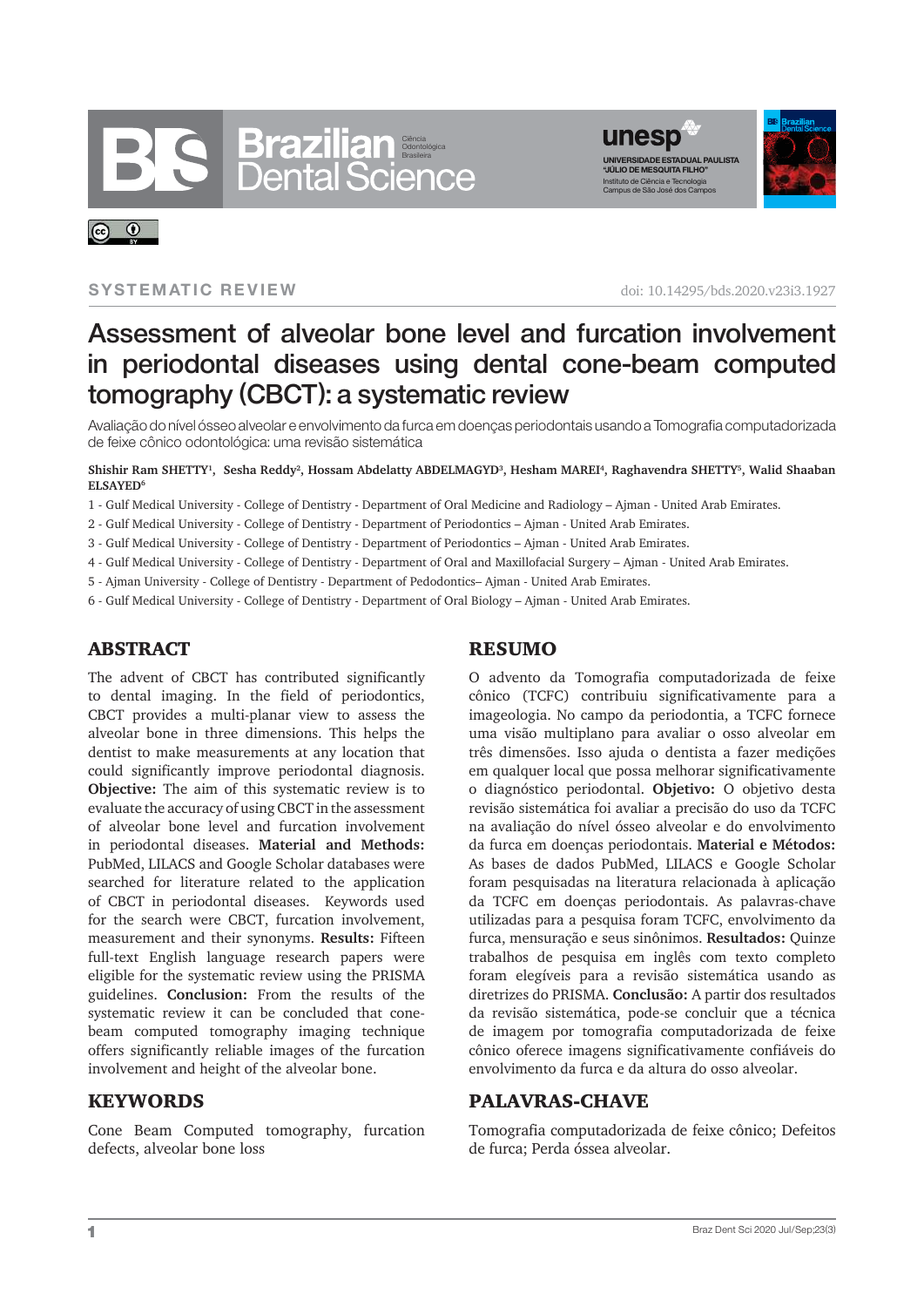### INTRODUCTION

P eriodontitis is the most commonly<br>occurring oral disease characterized by occurring oral disease characterized by alveolar decrease in alveolar bone height [1]. Assessment of the residual alveolar bone prior to periodontal therapy provides accurate information about the hard tissue morphology leading to a more precise formulation of treatment plan [2]. Radiography plays a vital role in diagnosis of periodontal disease since they reveal the hard tissue morphology, which is a key indicator of periodontal disease [3,4]. Conventionally periapical and panoramic radiographs were used to assess the periodontal hard tissue status with practically no or limited insight into buccal and lingual alveolar bone morphology [5]. The introduction of cone beam computed tomography (CBCT) into the field of dentistry aided in overcoming the limitations of conventional imaging [6]. The main advantage of CBCT is its ability to eliminate image distortions and provide effective visualization of the anatomical structures in in all three orthogonal planes [7,8].

Recently, few clinical studies have been conducted using CBCT for determining the extent of periodontal hard tissue destruction have demonstrated positive results [9]. However a comprehensive review of such studies, taking into consideration factors such as diagnostic accuracy and precision was required. With this background a systematic review was conducted to evaluate the literature involving estimation of bony changes in periodontal disease using CBCT. The aim of our study review was to evaluate the results of clinical studies comparing CBCT based measurements of furcation dimensions with intra-surgical measurements.

# MATERIALS AND METHODS

This systematic review was carried

out based on (PRISMA) Preferred Reporting Items for Systematic Reviews guidelines [10]. An Internet based search was conducted using PUBMED, LILACS and Google Scholar databases. The keywords used for the search are listed in (Table I).

**Table I -** List of keywords used for manuscript search in scientific databases

| <b>Database</b>          | <b>Search terms</b>                                                                                                                                                                                                                                                                                                                                                                                                                                                                                                                                                                                    |  |  |  |  |
|--------------------------|--------------------------------------------------------------------------------------------------------------------------------------------------------------------------------------------------------------------------------------------------------------------------------------------------------------------------------------------------------------------------------------------------------------------------------------------------------------------------------------------------------------------------------------------------------------------------------------------------------|--|--|--|--|
| <b>PUBMED</b>            | Cone Bean Computed Tomography, CBCT, Dental Volu-<br>metric Tomography, DVT, Dental Computed Tomography,<br>DCT, Cone Beam Tomography, CBT, C-arm CT, Cone Beam<br>Volume CT, Flat panel CT, Bone loss, Bone defects, horizon-<br>tal bone loss, bony defects,, intrabony defects,, intrabony<br>crater, furcation involvement, one walled defects, two wal-<br>led defect, three walled defects, combined bony defects,<br>osseous defects, osseus crater, dehiscence, fenestration<br>hemiseptal defects measurement, assessment, reproduci-<br>bility, reliability, surgical measurement, precision |  |  |  |  |
| Google<br><b>Scholar</b> | Cone Bean Computed Tomography, CBCT, Dental Volu-<br>metric Tomography, DVT, Dental Computed Tomography,<br>DCT, Cone Beam Tomography, CBT, C-arm CT, Cone Beam<br>Volume CT, Flat panel CT, Bone loss, Bone defects, horizon-<br>tal bone loss, bony defects,, intrabony defects, intrabony<br>crater, furcation involvement, one walled defects, two wal-<br>led defect, three walled defects, combined bony defects,<br>osseous defects, osseus crater, dehiscence, fenestration,<br>hemiseptal defects measurement, assessment, reproduci-<br>bility, reliability, surgical measurement, precision |  |  |  |  |

The end search date was 2<sup>nd</sup> June, 2019 across the databases. The selection process was conducted in two phases. In first phase, titles and abstracts from the selected electronic databases were reviewed by 2 authors.

#### **Inclusion criteria**

Clinical observational studies were included. Studies comparing CBCT measurements with the intra-surgical measurements of the periodontal bony defect and furcation involvement were included for the review. Clinical in vivo human studies published in English language was one of the criteria for the inclusion in systematic review.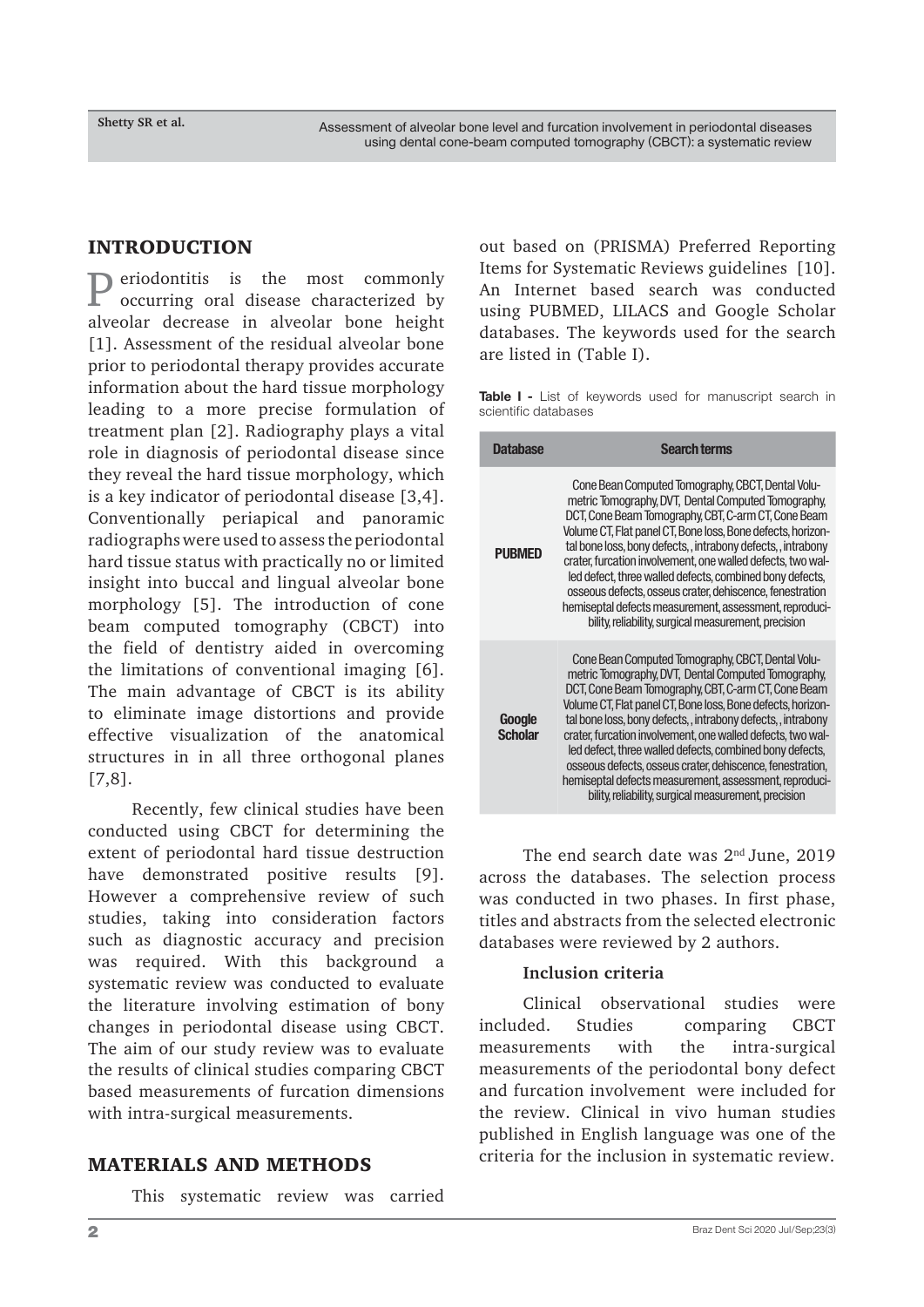Articles not full filling the inclusion criteria were excluded from the review. In phase 2, the full text articles obtained after filtering in phase 1 were evaluated by the same reviewers. In case of a disagreement in the selection process between the two reviewers, a third author was called in to reach a consensus. Details regarding authors, year of publication, sample size, number of examiners, type of evaluation method, type of periodontal parameter, and results were evaluated. In case of any relevant missing information the authors of the paper were contacted using email and the information was obtained.

#### **Exclusion criteria**

Studies published in any language other than English were not considered. Reviews, case reports, retrospective studies, letters and personal opinions pertaining to the topic were excluded from the systematic review. Studies that used other imaging techniques such as intraoral radiographs, panoramic radiograph and bitewing radiographs were not included in the review. Studies that did not compare the measurements from CBCT reconstruction to the reference standard were also not considered for the study. CBCT studies involving osseous healing after periodontal surgery, cleft palate repair, reconstructive osseous surgery and cleft palate surgery were not included in the study. CBCT studies involving the evaluation of alveolar bone in peri-implant region and orthodontics were not included in the study. The review did not involve studies carried out on CBCT evaluation of alveolar bone level in animals.

To evaluate the risk of bias at study level and at the outcome level as well as to determine the validity of the individual studies we have employed a checklist for assessing the studies used by Anter E et al.in their systematic review [11]. The checklist used in our study covered several aspects such as clarity of research question, definition of inclusion and exclusion criteria, adequacy of sample size, validity of clinical setting, adequacy of methods to eradicate bias.

# RESULTS

The highlights of the search technique are mentioned in the flowchart. (Figure 1)



**Figure 1 -** Flowchart describing the steps in systematic review.

The database search revealed 624 articles which included 326 articles from PubMed, 6 from LILACS database and 298 from Google Scholar. After deleting the duplicate articles, 140 manuscripts were identified for the screening procedure. After a thorough review for eligibility only 15 full text English language articles qualified for the final systematic review. (Table II)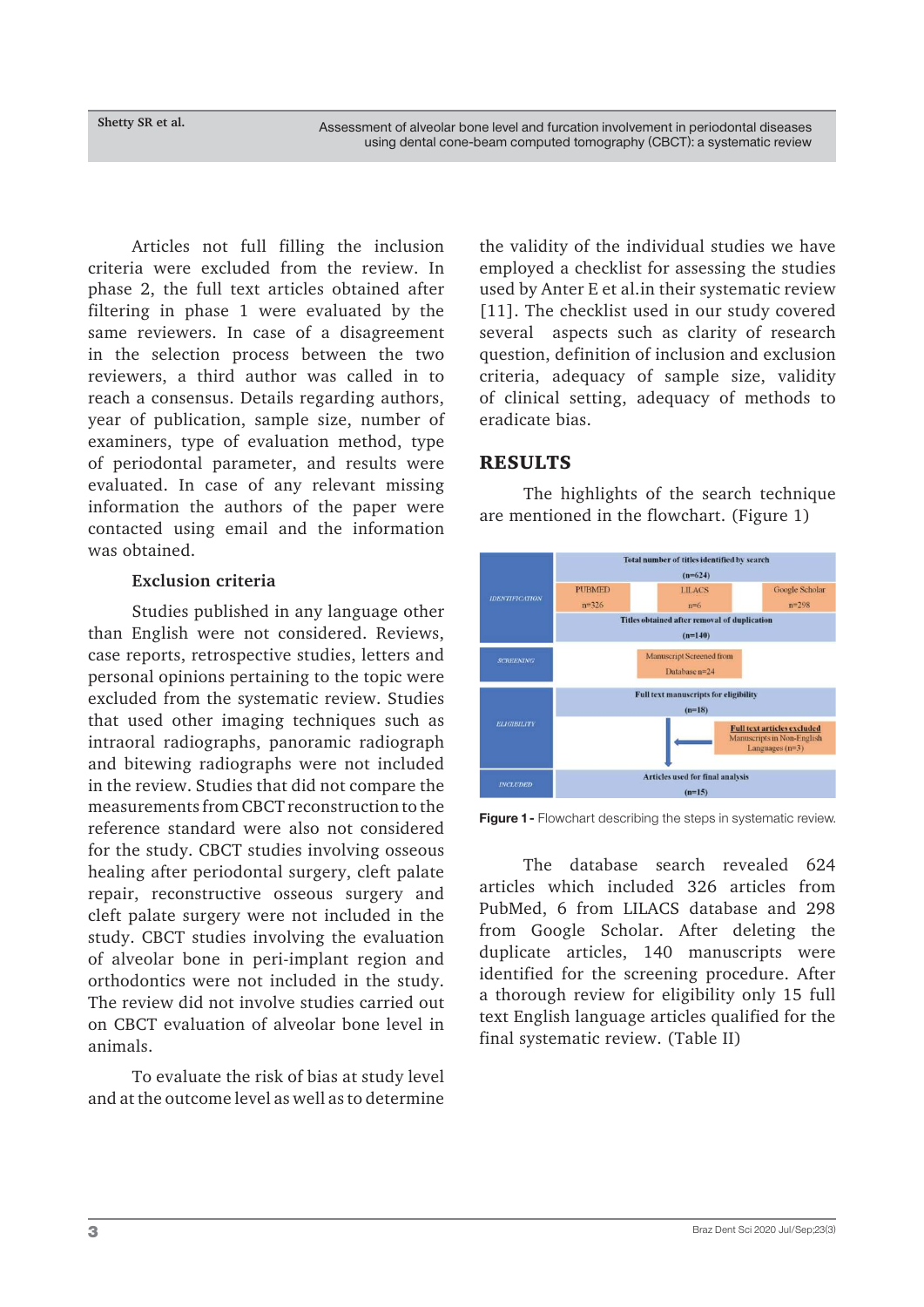**Table II -** Descriptive data of the eligible articles after initial identification and screening procedures

| <b>Authors</b><br>and year           | Sample size<br>and sites             | <b>Number of</b><br><b>observers</b>                                                                                                                      | <b>Clinical measurement tool</b>                                                                                                                                                                                                             | <b>Periodontal</b><br>parameter                                 | <b>Results</b>                                                                                                                                                                                                                                                                                                                                                                                                                                |
|--------------------------------------|--------------------------------------|-----------------------------------------------------------------------------------------------------------------------------------------------------------|----------------------------------------------------------------------------------------------------------------------------------------------------------------------------------------------------------------------------------------------|-----------------------------------------------------------------|-----------------------------------------------------------------------------------------------------------------------------------------------------------------------------------------------------------------------------------------------------------------------------------------------------------------------------------------------------------------------------------------------------------------------------------------------|
| Pour GD et<br>al.2015 (12)           | 30 patients                          | Singles examiner                                                                                                                                          | Measurements done using a peri-<br>odontal probe during the surgery                                                                                                                                                                          | Alveolar<br>bone                                                | In the buccal, lingual/palatal, mesial and distal surfaces, no significant differ-<br>ence was observed between the values obtained using CBCT and the surgical<br>method                                                                                                                                                                                                                                                                     |
| Qiao J et<br>al.2015 (13)            | 15 patients<br>20 sites              | 2 examiners at 1 week<br>interval                                                                                                                         | CAL measured using periodontal<br>probe graded in millimetres (PC-<br>PUNC-15; HU-Friedy, Chicago, IL,<br>USA). Nabers probe marked at 3 mm<br>intervals (PQ2N; HU-Friedy).                                                                  | Furcation<br>involvement                                        | Intra-surgical findings confirmed 82.4% of the CBCT data.                                                                                                                                                                                                                                                                                                                                                                                     |
| Cimbaljevic<br>MM et al.2015<br>(14) | 15 patients<br>174 sites             | One examiner evaluated<br>the scant twice within a<br>gap of 4 weeks                                                                                      | Evaluation of the furcation per-<br>formed using a Nabers probe (PQ2N,<br>Hu-Friedy                                                                                                                                                          | Furcation<br>involvement                                        | FI were more often detected by means of CBCT than by means of clinical<br>examination. Agreement between the evaluation methods was present in<br>46.9% of cases (63.3% in maxilla, 45.0% in mandible). FI detected clinically was<br>confirmed by means of CBCT in 24% of the evaluated sites.                                                                                                                                               |
| Kranti k et<br>al.2015 (15)          | 17 patients<br>96 furcation<br>sites | Single examiner                                                                                                                                           | Clinical measurements carried out<br>using Nabers probe marked at 3mm<br>intervals (HU-Friedy)                                                                                                                                               | Furcation<br>involvement                                        | FI was observed in all 96 furcation entrances clinically, while a FI degree I-III<br>was found in 75 sites according to the CBCT. Overall, only 28% of the clinical<br>findings were confirmed in the CBCT, while 30.2% were overestimated and<br>41.7% revealed an underestimation                                                                                                                                                           |
| Guo YJ et<br>al.2016(16)             | 6 patients,<br>150 sites             | 4                                                                                                                                                         | A manual periodontal probe (UNC-15;<br>HU-Friedy, Chicago, IL) graded in<br>millimetres was used                                                                                                                                             | Alveolar<br>bone loss                                           | No statistically significant difference was found between the surgical and<br>CBCT measurements (p=0.84).                                                                                                                                                                                                                                                                                                                                     |
| Zhu J et<br>al.2016 (17)             | 11 patients<br>and 39 sites          | All images were analysed<br>twice by the same person,<br>with a time interval of more<br>than 1 week on the same<br>monitor under standard<br>conditions. | Nabers probe                                                                                                                                                                                                                                 | Furcation<br>involvement                                        | The parameters and related methods of measurements proposed in the study<br>showed high reproducibility. CBCT images provided more details in assessing<br>maxillary molar Fl.                                                                                                                                                                                                                                                                |
| Panjinigara<br>N et al.2016<br>(18)  | 40 patients<br>200 sites             | <b>CBCT</b> measurements and<br>clinical measurements<br>performed by two differ-<br>ent examiners                                                        | Vertical component was measured<br>with Williams probe,<br>Horizontal component was mea-<br>sured with Nabers probe                                                                                                                          | Furcation<br>involvement                                        | Pre-surgery clinical measurements (vertical 6.15 ± 1.71 mm and horizontal 3.05<br>$\pm$ 0.84 mm) and CBCT measurements (vertical 7.69 $\pm$ 1.67 mm and horizontal<br>$4.62 \pm 0.77$ mm) underestimated intra-surgery measurements (vertical 8.025 $\pm$<br>1.67 mm and horizontal $4.82 \pm 0.67$ mm) in both vertical and horizontal aspects,<br>and the difference was statistically not significant (vertical $P = 1.00$ ).              |
| Padmanab-<br>han Set<br>al.2017 (19) | 14 patients<br>24 sites              | $\mathbf{1}$                                                                                                                                              | intrasurgical measurements were<br>done using an endodontic file and<br>assessed with a digital vernier<br>caliper                                                                                                                           | Furcation<br>involvement                                        | The CBCT versus intrasurgical furcation measurements were $2.18 \pm 0.86$ mm<br>and $2.30 \pm 0.89$ mm for furcation height, $187 \pm 0.52$ mm and $1.84 \pm 0.49$ mm<br>for furcation width, and $3.81 \pm 1.37$ mm and $4.05 \pm 1.49$ mm for furcation depth,<br>respectively. Results showed that there was no statistical significance between<br>the measured parameters, indicating that the two methods were statistically<br>similar |
| Aghanashini<br>S et al.2017<br>(20)  | 22 patients<br>50 sites              | <b>Clinical measurements</b><br>and image analysis<br>was done by 2 different<br>examiners                                                                | Clinical measurements were done<br>with a Nabers probe                                                                                                                                                                                       | Furcation<br>Involvement                                        | Thus, the results indicated that there was the highest agreement between<br>measurements obtained using CBCT imaging technique and true level of<br>involvement seen during OFS (89%) when compared to clinical and OFS<br>measurements (11%) and clinical and CBCT measurements (3%).                                                                                                                                                        |
| Zhang Wet<br>al. 2018 (21)           | 83 patients                          | Single examiner evaluated<br>the cans 2 times within 7<br>months                                                                                          | Periodontal probe and Nabers probe                                                                                                                                                                                                           | Furcation<br>involvement                                        | There were significant correlations (p « 0.05) between clinical detection and in-<br>traoral radiography, clinical detection and CBCT, as well as intraoral radiography<br>and CBCT at all the measured sites (r values range between 0.230 to 0.644).<br>CBCT exhibited higher correlation with clinical detection relative to intraoral<br>radiography, especially at distal palatal side of maxillary first molar ( $p < 0.05$ ).          |
| Parvez MF et<br>al. 2018 (22)        | 17 subjects                          | Single examiner                                                                                                                                           | Clinical measurements performed<br>using curved Nabers probe marked<br>at 3 mm intervals                                                                                                                                                     | Furcation<br>involvement                                        | There was no statistically significant difference between CBCT measurements<br>and surgical measurements ( $p \le 0.05$ ).                                                                                                                                                                                                                                                                                                                    |
| Patil SR et al.<br>2018(23)          | 32 patients                          | Single examiner inter-<br>preted the images, and<br>each measurement<br>was repeated twice by<br>the same operator after<br>15 days                       | All direct surgical measurements<br>were made with a probe (HU Friedy),                                                                                                                                                                      | intrabony<br>periodontal<br>defects                             | No significant difference was noted regarding the CBCT measurements of<br>the facio-lingual width and M-D width of the defect when compared with the<br>measurements obtained during the surgical procedures.                                                                                                                                                                                                                                 |
| Yang J et al.<br>2019(24)            | 13 patients                          | 3 examiners                                                                                                                                               | Periodontal probe                                                                                                                                                                                                                            | Alveolar<br>bone                                                | Statistically significant differences were found between CBCT and CAL + 2.04<br>mm ( $P = 0.000$ ), as well as intra-surgical evaluation ( $P = 0.001$ ). All sites showed<br>differences in CBCT versus intra-surgical measurement and versus CAL + 2.04<br>comparisons, except the buccal sites ( $P = 0.187$ and 0.147, respectively).                                                                                                     |
| Sreih R et al.<br>2019(25)           | 10 patients                          | One examiner                                                                                                                                              | Hard tissue measurements were<br>recorded by a periodontal probe<br>CP 15 UNC (HU-Friedy®, Chicago, IL,<br>USA) accurate to the nearest 0.5mm<br>Furcation defects (FD) were as-<br>sessed using a curved Nabers probe<br>(PQ2N, HU-Friedy®) | Marginal<br>bone levels<br>and furca-<br>tion involve-<br>ments | Statistical significance was found between the modalities concerning linear<br>measurements. CBCT showed less bone loss while intrasurgical measure-<br>ments showed more bone loss. Furcation defects were similar between CBCT<br>and intra-surgical measurement                                                                                                                                                                            |
| Nayyar AS et<br>al. 2019 (26)        | 12 patients                          | One examiner                                                                                                                                              | It was measured using the standard<br>UNC 15 periodontal probe                                                                                                                                                                               | Bone<br>defects                                                 | The CBCT measurements and clinical measurements for various sites in the<br>anterior and posterior teeth was found to be highly significant in all the cases<br>$(P = 0.001)$                                                                                                                                                                                                                                                                 |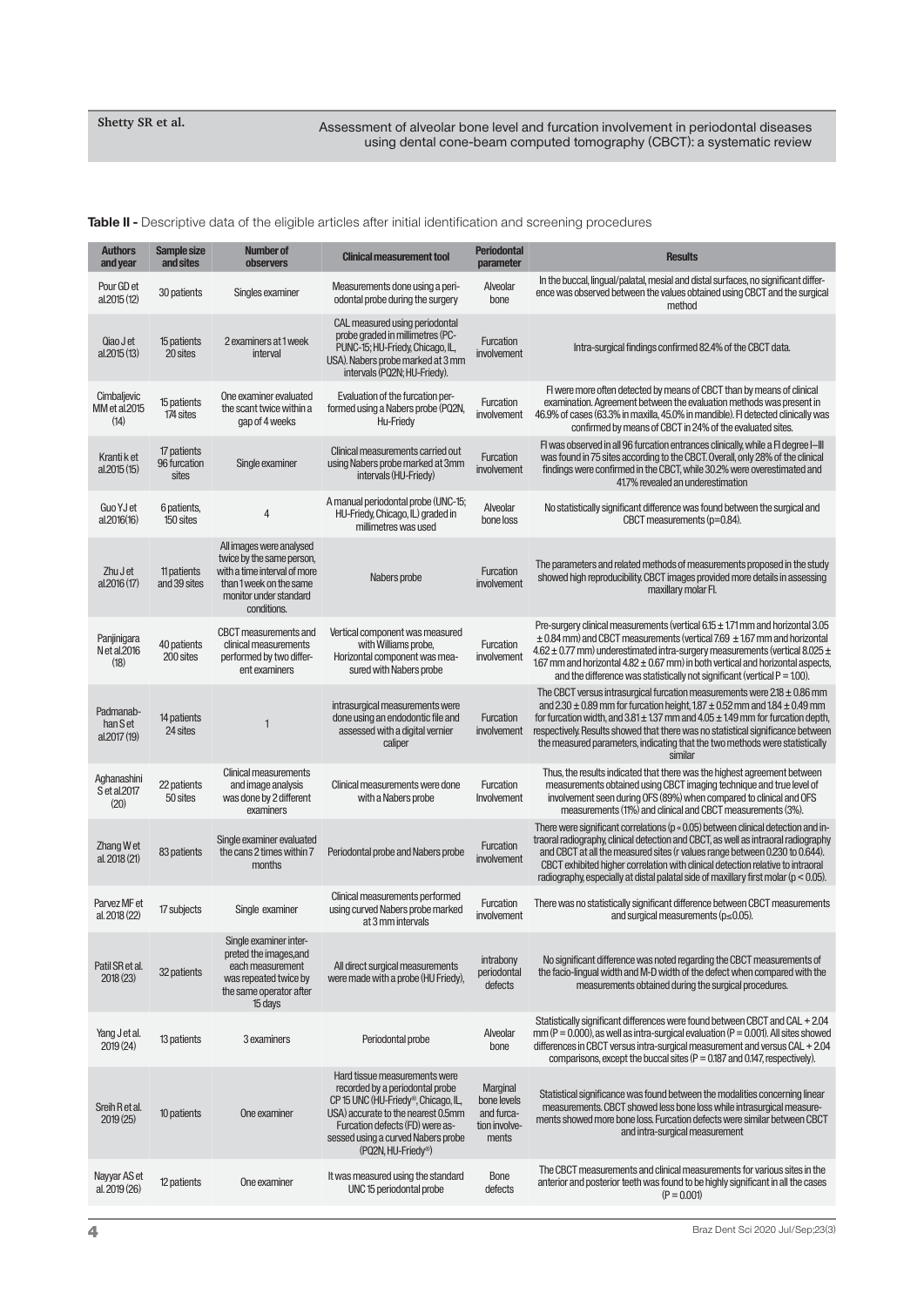On analysis of the data in the current review, we observed that the full text articles ranged from 2015 to 2019. The number of patients involved in the study ranged from a minimum of 10 patients in one of the studies to a maximum of 83 patients in another study. The number of examiners evaluating the clinical and radiographic measurements in these studies also showed variation. There were 9 studies with single observer. Four of the studies used 2 observers whereas 3 and 4 observers were used in one study each. Radiographic measurements of different periodontal parameters were evaluated in the studies. Furcation involvement was evaluated in 11 studies. Alveolar bone loss was evaluated in 4 clinical studies, whereas both furcation involvement and alveolar bone evaluation was carried out in one study. The clinical evaluation of the furcation area was carried out using Nabers probe in all the studies whereas the alveolar bone level measurements were carried out using periodontal probe (HU Friedy).

# DISCUSSION

The application of CBCT in detection of periodontal bone levels has received significant importance in the past 5 years and the studies pertaining to this specific area of research have been reviewed systematically in three recent publications [11,27,28]. The numbers of full text articles found eligible for the review were 14, 16 and 13 in studies conducted by Anter E et al. , Haas LF et al. and Choi IG et al. respectively. [11,27,28] In our systematic review 15 research studies were eligible for the final analysis. Anter E et al. used PubMed database whereas Haas LF et al. used LILACS, PubMed, Scopus and Web of Science. Choi IG et al. employed The MEDLINE and Embase databases for their article search [11,27,28]. In our systematic review we obtained articles from PubMed and Google Scholar. The detailed analysis of the results of the fifteen eligible articles in our review is presented under two broad subheadings, which are alveolar bone level evaluation and evaluation of furcation involvement.

### **Alveolar bone level evaluation**

Pour GD et al. observed that there was no significant difference between the

measurements using CBCT and the surgical method in the buccal, lingual/palatal, mesial and distal aspects of alveolar bone [12]. Similar results were obtained in a study conducted by Guo YJ et al. There was no significant difference  $(p = 0.84)$  between intra-surgical surgical and CBCT measurements in Guo YJ et al's study. Another important observation in Guo's study was statistically insignificant inter-observer  $(p = 0.95)$  and intra-observer  $(p = 0.30)$ difference among the observers [16]. Intra-bony periodontal defects study by Patil SR revealed that there was no significant difference between the CBCT measurements and intra-surgical measurements.

However a contrast results were obtained in the study conducted by Yang J et al. They found statistically significant difference between CBCT and intra-surgical measurements  $(P =$ 0.001) [ 24].

Yang J et al. stated that there could be specific reasons for the results of their study contradicting the results of those studies advocating the application of CBCT in estimating periodontal bone levels. One of the reasons stated is that most of the studies only included the premolar and molar region but seldom involved the anterior region. A study conducted by Mol et al. demonstrated that CBCT has reduced accuracy in measurements especially in the anterior region of the jaw. [29]. This could be attributed to morphology of the periodontal bone and presence of thinner buccal and lingual plates in the anterior region of the jaws [29].

Furthermore, some researchers also stated that the accuracy of measurement of bone levels may also depend on type of CBCT equipment and resolution capabilities. It has been found that measurements from the 0.25-mm resolution images will be significantly more accurate than the measurements from the 0.4-mm resolution images [30].

Another reason for inconsistencies between intra-surgical clinical bone level measurements and CBCT measurements could be due to poor accessibility in certain areas particularly in the lingual and palatal aspects [31]. The inconsistencies of CBCT in determining bone levels especially in the palatal/lingual sites of anterior teeth was highlighted in a study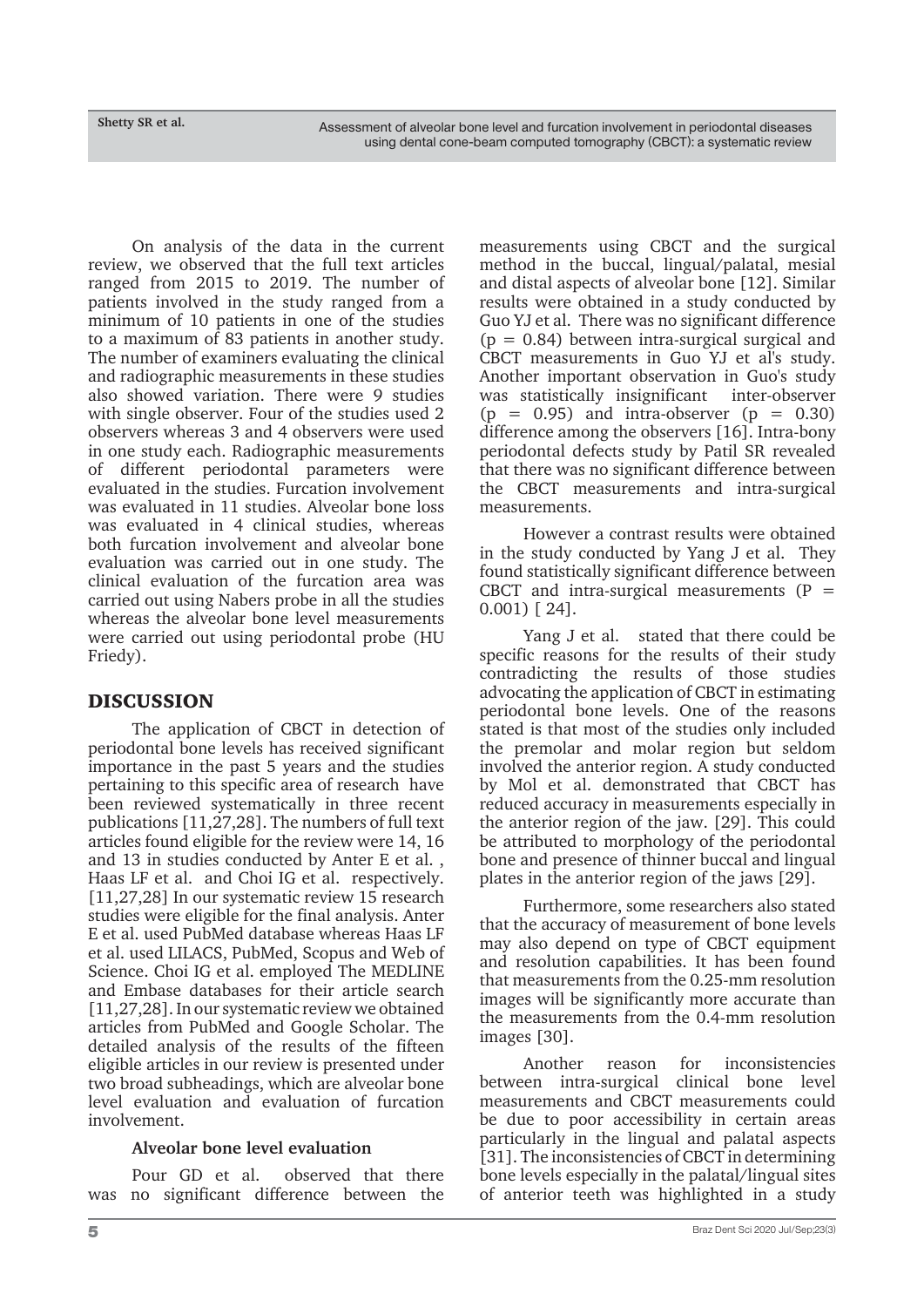**Shetty SR et al.**

conducted by Nayyar AS et al. [26] They found that in the anterior region the mean CBCT measurement value of 4.0444 mm and the mean intra-surgical value was 4.1822 mm. The difference was statistically significant. However, there was no statistical difference between the CBCT measurements and intra-surgical measurements in the posterior teeth. Another aspect that is to be taken into consideration while employing CBCT for making alveolar bone level measurements is relatively higher radiation dose compared to intraoral periapical radiography or panoramic radiography [32].

### **Evaluation of furcation involvement**

The main advantage of CBCT over the conventional two dimensional radiographic techniques is unobstructed multi-planar view of the anatomical structures. the multi-planar viewing is beneficial especially in the furcation areas (Figure 2).



**Figure 2 - (A)** Axial CBCT section showing initial furcation changes in mandibular first molar. **(B)** Sagittal CBCT section showing Initial furcation changes with periapical lesion in mandibular first molar. **(C)** Axial CBCT section showing furcation involvement from the palatal aspect in the maxillary first molar. **(D)** Axial CBCT section showing advanced furcation involvement in mandibular second molar. (Image Courtesy-Shishir Shetty).

Qiao et al. concluded that the CBCT images demonstrated high accuracy in evaluating furcation involvement. Another important observation in this study was that the intra-surgical measurements were most consistent with CBCT measurements in the buccal furcation followed by disto-palatal and mesio-palatal furaction.[13] The results were similar to the one observed in the study by Walter et al. [33] But some studies have found different results regarding the accuracy of CBCT in matching up to clinical measurements in different types of furcation. In a study by Cimbaljevic MM et al. it was observed that the highest agreement between clinical probing and CBCT measurements (73.7%) in furcation involvement detection was observed in the disto-palatal maxillary area. The lowest agreement (36.6%) was found in the buccal areas of the mandibular molar [14]. However the difference could be attributed to the fact that the other studies were comparing the agreement between CBCT measurements and intra-surgical management, whereas the in the study by Cimbaljevic MM et al. the agreement between CBCT measurements and clinical probing was carried out for evaluating furcation involvement. Another study conducted by Cimbaljevic MM et al. it was observed that clinical experience and CBCT expertise had no major impact on detection of furcation involvement in CBCT scans, if the interpreter has received adequate training [34]. In another study conducted by Kranti K et al. , it was found that, just 28% of the clinical findings were confirmed during CBCT analysis. On the contrary 30.2% of CBCT measurements were overestimated and 41.7%were underestimated when compared to clinical measurements [15]. The results of the study by Zhu J et al. revealed that CBCT scans were more efficient in assessing maxillary furcation involvement [24]. Specific furcal parameter investigated in the study included horizontal bone loss at furcation entrance level, maximum horizontal bone loss, maximum vertical bone loss and root trunk length. The accuracy of CBCT measurements were in furcation involvement was further reinforced by results obtained in studies conducted by Parvez MF et al. and Sreih R et al. [22,25] In a study conducted by Aghanashini S et al. the furcation areas were grades from I-III during clinical, intra-surgical and CBCT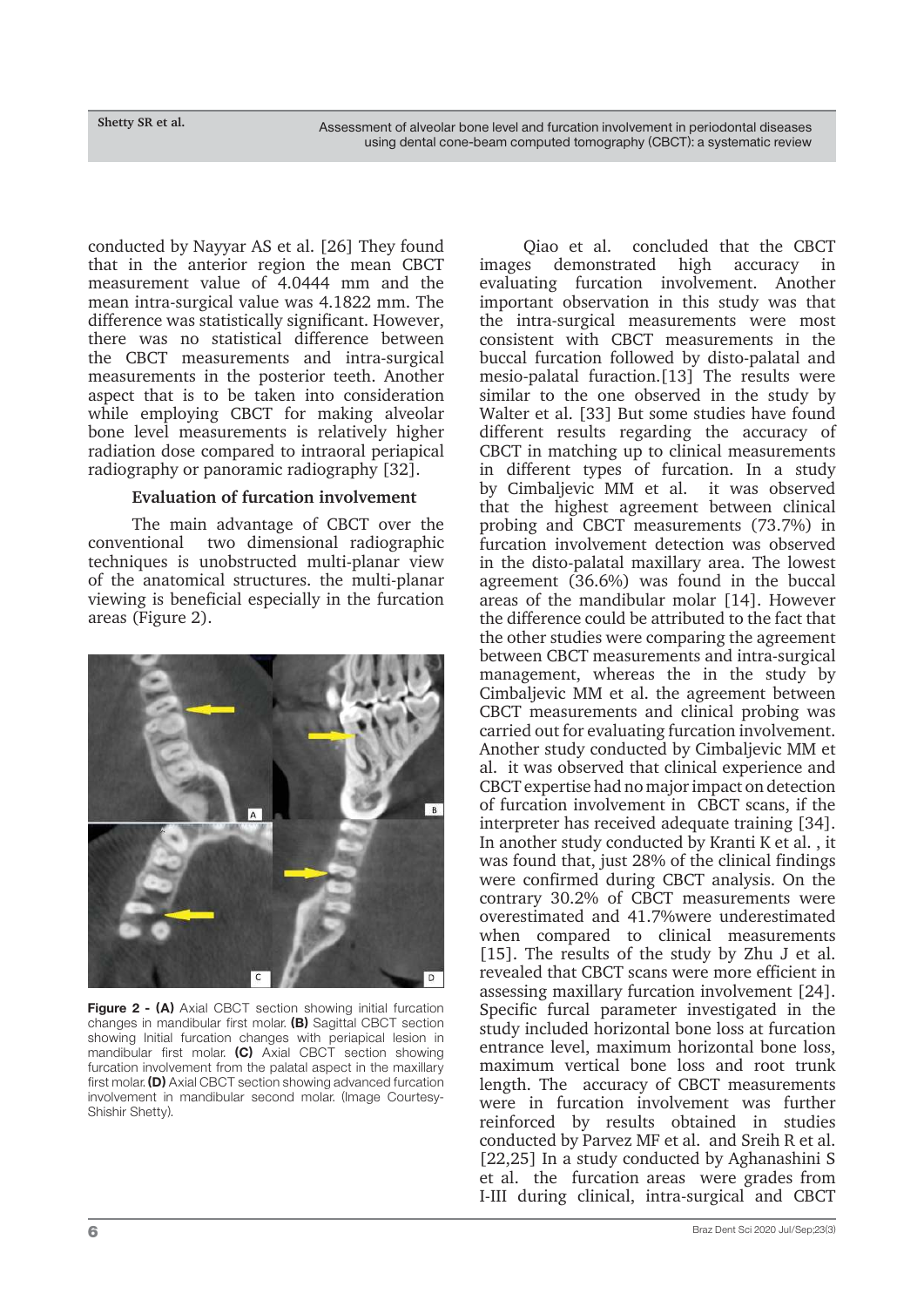assessment. This methodology was different from majority of studies, which tended to measure the dimensions of furcation involvement rather than grade the furcation defect [20]. The results of the study however was consistent with a majority of the studies with agreement of (89%) between grading obtained using CBCT scans and intra-surgical procedures. The agreement between clinical and intra-surgical grading was (11%) whereas the agreement between clinical and CBCT measurements was (3%) [20].

#### **Intra-surgical measurements**

Endodontic file and assessed with a digital vernier caliper , Nabers probe and UNC 15 probe were the armamentarium used for the intrasurgical evaluation of periodontal defects in the clinical studies listed in our systematic review (12-26). While most of the researchers used Nabers probe and UNC 15 probe for measurement of bony defects Padmanabhan S et al. used a combination of endodontic files and digital vernier caliper [19]. In their study the height of the defect was measured from the furcation fornix to the base of the alveolar base. The width of the defect was measured between the greatest dimensions of separation between the two roots above the crest of alveolar bone. the depth of the defect was measured from the crest of alveolar bone till the interradicular bony resistance was felt.

The authors stated that the digital vernier caliper had an accuracy of up to 0.2 mm and hence was preferred over other instruments. However the results of the above mentioned study was consistent with a majority of the other studies in which Nabers probe and UNC 15 probe to carry out the intra-surgical measurements. radiographic EXAMINATIONS DO NOT

### **CONCLUSION**

Most of the research papers state that CBCT measurements are in agreement with intra-surgical alveolar bone measurements , however there is still some speculation regarding the accuracy of the measurements in the anterior areas with relatively thinner cortical areas. CBCT measurements were consistent with intrasurgical furcal measurements in most of the studies. However, there is evidence of some differences in areas, where accurate surgical

measurements are difficult due to accessibility. Overall the efficiency of CBCT in detecting and evaluating furcation involvements remains significant however the radiation dose must be taken into account before advising for a CBCT scan in such clinical scenario.

In a recent guideline published by European Union study group on radiation protection it has been suggested that partial volume, high resolution CBCT may be indicated in only in selected cases of infra-bony defects, endo-perio lesions and furcation lesions. The guidelines stated that CBCT scans should be used in situations where clinical examinations and conventional radiographic assessment do not provide the adequate information needed for the treatment planning [35].

#### **REFERENCES**

- 1. Langen HJ, Fuhrmann R, Diedrich P, Günther RW. Diagnosis of infra-alveolar bony lesions in the dentate alveolar process with high-resolution computed tomography: experimental results. Invest Radiol. 1995 Jul;30(7): 421-6. doi:10.1097/00004424-199507000-00005
- 2. Leung CC, Palomo L, Griffith R, Hans MG. Accuracy and reliability of cone-beam computed tomography for measuring alveolar bone height and detecting bony dehiscences and fenestrations. Am J Orthod Dentofacial Orthop 2010 Apr; 137, S109-119. doi: 10.1016/j.ajodo.2009.07.013.
- 3. Armitage GC. The complete periodontal examination. Periodontology 2000. 2004; 34:22–33. doi:10.1046/j.0906-6713.2002.003422.x
- 4. Bragger U. Radiographic parameters: biological significance and clinical use. Periodontology 2000. 2005; 39:73–90.doi:10.1111/j.1600-0757.2005.00128.x
- 5. Bayat S, Talaeipour AR, Sarlati F. Detection of simulated periodontal defects using cone-beam CT and digital intraoral radiography. DentomaxillofacRadiol 2016 Jul; 45, 20160030.doi: 10.1259/dmfr.20160030
- 6. Arai Y, Tammisalo E, Iwai K, Hashimoto K, Shinoda K. Development of a compact computed tomographic apparatus for dental use. DentomaxillofacRadiol 1999 Jul; 28: 245 8.doi: 10.1038/sj/dmfr/4600448
- 7. Ludlow JB, Davies Ludlow LE, Brooks SL. Dosimetry of two extraoral direct digital imaging devices: NewTom cone beam CT and Orthophos Plus DS panoramic unit. Dentomaxillofac Radiol 2003 Jul; 32: 229 34. 9. doi: 10.1259/ dmfr/26310390
- Mah JK, Danforth RA, Bumann A, Hatcher D. Radiation absorbed in maxillofacial imaging with a new dental computed tomography device. Oral Surg Oral Med Oral Pathol Oral Radiol Endod Oct 2003; 96: 508 13.doi: 10.1016/ s1079-2104(03)00350-0
- 9. Aljehani YA. Diagnostic applications of conebeam CT for periodontal diseases. Int J Dent 2014; 2014: 865079. doi: 10.1155/2014/865079.
- 10. Moher D, Liberati A, Tetzlaff J, Altman DG, The PRISMA Group (2009) Preferred Reporting Items for Systematic Reviews and Meta-Analyses: The PRISMA Statement. PLoS Med 6(7): e1000097. https://doi.org/10.1371/journal. pmed.1000097